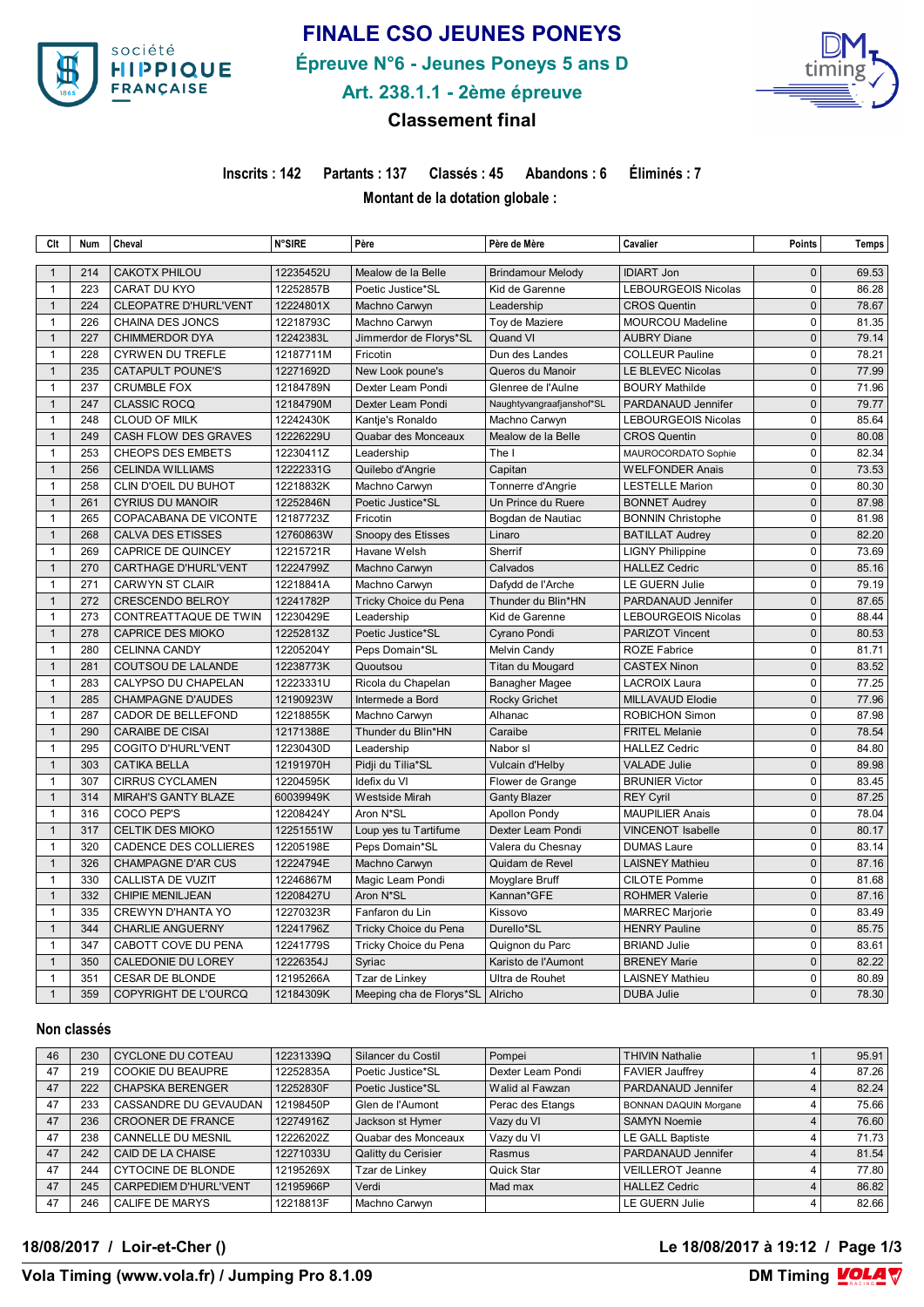## **FINALE CSO JEUNES PONEYS Épreuve N°6 - Jeunes Poneys 5 ans D Art. 238.1.1 - 2ème épreuve**

#### **Classement final**

| Clt | Num | Cheval                        | <b>N°SIRE</b> | Père                       | Père de Mère               | Cavalier                        | Points         | Temps  |
|-----|-----|-------------------------------|---------------|----------------------------|----------------------------|---------------------------------|----------------|--------|
|     |     |                               |               |                            |                            |                                 |                |        |
| 47  | 251 | CANDY DU CHAT PERCHE          | 12243290A     | Linaro                     | River des Landes           | <b>OLIVIER Nais</b>             | $\overline{4}$ | 73.02  |
| 47  | 254 | CANTINA DES TROISMA           | 12205288G     | Rahan d'Hurl'vent          | Tornade IV                 | <b>DUMAS Louise</b>             | $\overline{4}$ | 75.88  |
| 47  | 257 | <b>CLIKE DES ESSUIRES</b>     | 12156081S     | <b>Rufus Elvey</b>         |                            | <b>GAUTHIER PICHOT Faustine</b> | $\overline{4}$ | 74.93  |
| 47  | 264 | <b>COKTAIL JET</b>            | 12222827S     | Welcome Sympatico*SL       | Extra dry                  | ROUSSEL Julien                  | $\overline{4}$ | 78.33  |
| 47  | 267 | <b>CHAHINA</b>                | 12245576Q     | Quabar des Monceaux        | Rocambole III              | ROGER Lea                       | $\overline{4}$ | 92.12  |
| 47  | 274 | CASTILLE VERDUIZANT           | 12760851J     | Vinka'sboy V               | Mac Geyver*SL              | <b>CROS Quentin</b>             | 4              | 82.23  |
| 47  | 276 | CHUTTERFLY DU CLOCHER         | 12761030P     | Shutterfly de Beausse      | Pure Hasard                | <b>GROU Caroline</b>            | $\overline{4}$ | 87.00  |
| 47  | 279 | CACHOU DELA LANDE             | 12228524A     | lowa                       | Flipper d'Elle*HN          | <b>GUERIN Florian</b>           | 4              | 89.32  |
| 47  | 286 | CERAPHINE DE LA RONDE         | 12268970M     | Dyffrynaled Gari Tryfan    | Moka du VI                 | EASTWOOD Deborah                | $\overline{4}$ | 82.32  |
| 47  | 288 | <b>CHOUPS DE CHAMAG</b>       | 12231696C     | Dexter Leam Pondi          | Toy du Lombron             | <b>DEZETTER Magalie</b>         | 4              | 78.95  |
| 47  | 292 | <b>CHIVAS DE FOUGNARD</b>     | 12179141C     | Don Juan V                 | Kantie's Ronaldo           | <b>BENOIST Mathieu</b>          | $\overline{4}$ | 86.30  |
| 47  | 293 | CALL ME ANGEL DERLENN         | 12254120D     | Usandro Tilia Derlenn      | Dexter Leam Pondi          | <b>DOUMERGUE Guillaume</b>      | 4              | 82.06  |
| 47  | 297 | <b>GO VALENTINO SHADAY</b>    | 60036073Y     | Upper I                    | Aron N*SL                  | PARDANAUD Jennifer              | $\overline{4}$ | 80.69  |
| 47  | 299 | CADIX DE VERDUIZANT           | 12231828J     | Tinka's boy                | Quiz Game du Logis         | <b>CROS Quentin</b>             | 4              | 81.80  |
| 47  | 301 | CONSEIL D'ETAT A TWIN         | 12245301P     | <b>Dollar Dela Pierre</b>  | Lancer                     | <b>LAISNEY Mathieu</b>          | $\overline{4}$ | 84.98  |
| 47  | 302 | CAFEINE DES COLLIERES         | 12189225R     | Style de Blonde            | Silverlea Baywatch*HN      | <b>DUMAS Laure</b>              | 4              | 84.17  |
| 47  | 306 | <b>CARINGA DE GAYA</b>        | 12239426A     | Pilatus de VI              | Cindy de la Dive           | CABRERA LOPEZ OBREGON Luis      | $\overline{4}$ | 77.05  |
| 47  | 310 | CADOR DU JEM                  | 12204706P     | Melvin Candy               | Abou Kamal                 | <b>CILOTE Pomme</b>             | $\overline{4}$ | 77.80  |
| 47  | 312 | <b>CASSANDRE MENILJEAN</b>    | 12245500Y     | Tricky Choice du Pena      | Linaro                     | <b>ROHMER Valerie</b>           | $\overline{4}$ | 81.56  |
| 47  | 315 | <b>CYMRIR D'HANTA YO</b>      | 12225529F     | Fanfaron du Lin            | Echiehh                    | <b>MARREC Marjorie</b>          | $\overline{4}$ | 84.46  |
| 47  | 318 | <b>CALIX DE VUZIT</b>         | 12252856C     | Poetic Justice*SL          | Dexter Leam Pondi          | <b>DOUMERGUE Guillaume</b>      | $\overline{4}$ | 87.24  |
| 47  | 321 | CHELSEA DE L'OURCQ            | 12190318D     | Ulk d'Ete*Pony Planet      | Envol d'Angrie             | <b>VALADE Julie</b>             | $\overline{4}$ | 82.35  |
| 47  | 323 | CARPE DIEM DE PYRENE          | 12179901B     | Requiem de Pyrene          | <b>Tchad Dousud</b>        | <b>VIALETTES Clement</b>        | $\overline{4}$ | 81.82  |
| 47  | 328 | CASH DOLLAR TILIA             | 12180991R     | Dollar Dela Pierre         | Elvey Jarnac               | <b>SECCHIUTTI Gladys</b>        | $\overline{4}$ | 85.99  |
| 47  | 337 | <b>CRAZY HORSE FLAYELLES</b>  | 12265419X     | Furzley fox Trot           | Durello*SL                 | <b>DESTAILLEURS Manon</b>       | $\overline{4}$ | 72.49  |
| 47  | 340 | CALLISTA DU LUOT              | 12248666G     | Ut Majeur de Treille       | Machno Carwyn              | <b>CHERY Aurelie</b>            | $\overline{4}$ | 77.43  |
| 47  | 341 | <b>CHEROKEE DIVY</b>          | 12208731P     | Urchin de Milin Avel       | Silverlea Flash Harry      | <b>HARTEREAU Caroline</b>       | $\overline{4}$ | 76.98  |
| 47  | 346 | <b>CITIZEN KANE</b>           |               |                            |                            |                                 | 4              | 76.93  |
|     |     |                               | 12213533U     | Jackson st Hymer           | Guyton                     | <b>SANTANA Baptiste</b>         |                |        |
| 47  | 352 | CAFEPLEZ LANDVEAC             | 12204701U     | <b>Melvin Candy</b>        | Espoir de la Lande         | LEMONNIER Benjamin              | $\overline{4}$ | 84.72  |
| 47  | 354 | <b>CAPOIERA D'EMERY</b>       | 12205600S     | Mad du Bosc                | Flightpath                 | <b>BOIDIN Sandrine</b>          | $\overline{4}$ | 76.41  |
| 47  | 357 | <b>CHOKAPI DES DAUGES</b>     | 12263673U     | Okapi de Cabue             | Etoile d'Hardy             | <b>THENEVIN Sylvie</b>          | $\overline{4}$ | 76.56  |
| 47  | 360 | <b>CLEVER DEL</b>             | 12266627J     | Thunder du Blin*HN         | Quartz du Moulin           | LOPEZ Lou                       | $\overline{4}$ | 76.82  |
| 88  | 255 | <b>CLEONE DU CHAPELAN</b>     | 12223334R     | Ricola du Chapelan         | Naughtyvangraafjanshof*SL  | <b>DELAPLACE Pauline</b>        | 6              | 97.71  |
| 89  | 213 | CHANNEL DU THOT               | 12246513X     | Mexico de Caudard          | Diamant d'Angrie*HN        | <b>ROBERT Antoine</b>           | 8              | 80.28  |
| 89  | 217 | <b>G RAFAELLO DES NATICES</b> | 60037844Y     | <b>Little Rock</b>         | <b>Tenor Manciais</b>      | <b>DUHAMEL Julien</b>           | 8              | 78.23  |
| 89  | 218 | CRACK DE LA CAZOTTE           | 12226091U     | Holthausen Rohan           | Polsbury Pinoccio          | PARISOT Gerard Michel           | 8              | 80.20  |
| 89  | 220 | <b>CUPIDON D'HURL'VENT</b>    | 12274754A     | Machno Carwyn              | Nils de Lojou              | <b>HALLEZ Cedric</b>            | 8              | 85.87  |
| 89  | 221 | CALYPSO MONTLIOUX             | 12213456D     | Fricotin                   | Freedom cry                | <b>LE GUERN Julie</b>           | 8              | 86.53  |
| 89  | 232 | <b>CHUPACHUPS DES LITTES</b>  | 12224784Q     | Basyl                      | Icare de Chaudry           | <b>LIGOUT Charlotte</b>         | 8              | 105.48 |
| 89  | 240 | COEUR DE LION D'ARLAC         | 12230188R     | Hywi Real Magic            | Cascob Attitude            | <b>HOUDAYER Jimmy</b>           | 8              | 106.41 |
| 89  | 243 | CHARMEUR DE THOUARE           | 12177427Q     | Forban Pondy               | Bogdan de Nautiac          | <b>COCQUET Heloise</b>          | 8              | 78.68  |
| 89  | 252 | <b>CICERON FEVER WELL'S</b>   | 12270138S     | Goldfever                  | Jimmerdor de Florys*SL     | <b>BOHEC Gaelle</b>             | 8              | 85.26  |
| 89  | 260 | <b>COTTON CANDY D'EMERY</b>   | 12252819S     | Poetic Justice*SL          | Murvey Mario               | <b>LAMBRECHT Theoxane</b>       | $\bf 8$        | 75.31  |
| 89  | 282 | CREOLE DU COLOMBIER           | 12150314L     | Bonbec Landais             | Aille Oisin Sparrow        | <b>LARRET Laura</b>             | 8              | 79.10  |
| 89  | 305 | <b>CALIKANE</b>               | 12187722A     | Fricotin                   | Darike                     | <b>VIALETTES Clement</b>        | 8              | 82.04  |
| 89  | 313 | <b>CABRIOLE MAD</b>           | 12181861W     | Paolik Kersidal            | Concorde                   | <b>HELIAS Virginie</b>          | 8              | 83.24  |
| 89  | 324 | CASH DE L'AULNE               | 12165554W     | Clifden de l'Aulne         | Glenree de l'Aulne         | CABRERA LOPEZ OBREGON Luis      | 8              | 72.54  |
| 89  | 331 | COUNTRY GIRL DU MILON         | 12242272G     | Idefix du VI               | Thunder du Blin*HN         | <b>BRASSEUR Flore</b>           | 8              | 78.14  |
| 89  | 343 | <b>CALISTA D'ARGAN</b>        | 12220959Y     | Granit'boy Pondi           | Cocum Thunder boy          | <b>ZAGRODNIK Amelie</b>         | 8              | 75.99  |
| 89  | 348 | CRACKBOOM DES MORLOTS         | 12215719T     | Havane Welsh               | Carnwallon Llewellyn       | <b>CASEAU Delphine</b>          | 8              | 79.95  |
| 89  | 349 | <b>CRACK STAR MORTAGNE</b>    | 12218822W     | Machno Carwyn              | Priskioa                   | <b>JOUANNET Frederique</b>      | 8              | 78.00  |
| 89  | 355 | <b>BOBBY'S DELIGHT</b>        | 50458649R     | Gloves Bobby               | Clonberne boy              | <b>JORGE Priscilla</b>          | 8              | 87.66  |
| 108 | 289 | CAPRICE D'UN SOIR             | 12226214L     | Quabar des Monceaux        | Joad                       | <b>DELDALLE Mathilde</b>        | 10             | 98.06  |
| 108 | 319 | CHARMANT DE CAUX              | 12275230H     | Tarcosi de Caux            | Nirvana V                  | <b>BENNOIN Aude</b>             | 10             | 98.26  |
| 110 | 239 | CHANEL DU LAVOIR              | 12213568G     | Kisaute ho d'Othon         | Vazy du VI                 | <b>CHEVALLOT Adeline</b>        | 12             | 79.74  |
| 110 | 266 | <b>CLADDAGH DE BREGEON</b>    | 12162698A     | Ice and Fire d'Albran      |                            | RIDEAU Julie                    | 12             | 86.84  |
| 110 |     |                               |               |                            | Tynagh de Briace           |                                 | 12             |        |
|     | 298 | CAVAN DE TREILLE              | 12231669G     | Dexter Leam Pondi          | Knockadreen Holiday Cliff  | <b>LEBOURGEOIS Nicolas</b>      |                | 87.54  |
| 110 | 300 | CHOCOLAT D'HA                 | 12226273X     | Salam du Roc               | Syrius de Mai              | SARTOUS Jean Pascal             | 12             | 86.25  |
| 110 | 304 | CANNON BALL BRIOVERE          | 12169501F     | Kimono Melody              | <b>Grange Surf Sparrow</b> | <b>HERVE Gaelle</b>             | 12             | 79.15  |
| 115 | 356 | CASSIOPEE DE GRAAL            | 12233805K     | Henzo de Boloi             | Rodrik de Coiselet         | <b>BEAUMONT Tom</b>             | 13             | 94.08  |
| 115 | 358 | CLOWNGARO DES DAUGES          | 12153379E     | <b>Ungaro Deux Seguret</b> | Macky                      | <b>BERTOSSI Ophelie</b>         | 13             | 93.51  |
| 117 | 262 | CORIANO DE MONTMAIN           | 12218447D     | Mac Geyver*SL              | Silverlea Spring Fever     | <b>BATTIN Sophie</b>            | 16             | 89.08  |
| 118 | 263 | CARRERO D'ORCAMP*DS           | 12761580R     | Ugo des Clas*Dorcamp       | Oscar de la Bosse          | <b>DOS SANTOS Pierre</b>        | 17             | 94.65  |
| 119 | 225 | CIEL DE SEIZENN               | 12162701X     | Ice and Fire d'Albran      | Ready IV                   | LE FLOCH Isabelle               | 18             | 115.15 |

#### **18/08/2017 / Loir-et-Cher () Le 18/08/2017 à 19:12 / Page 2/3**